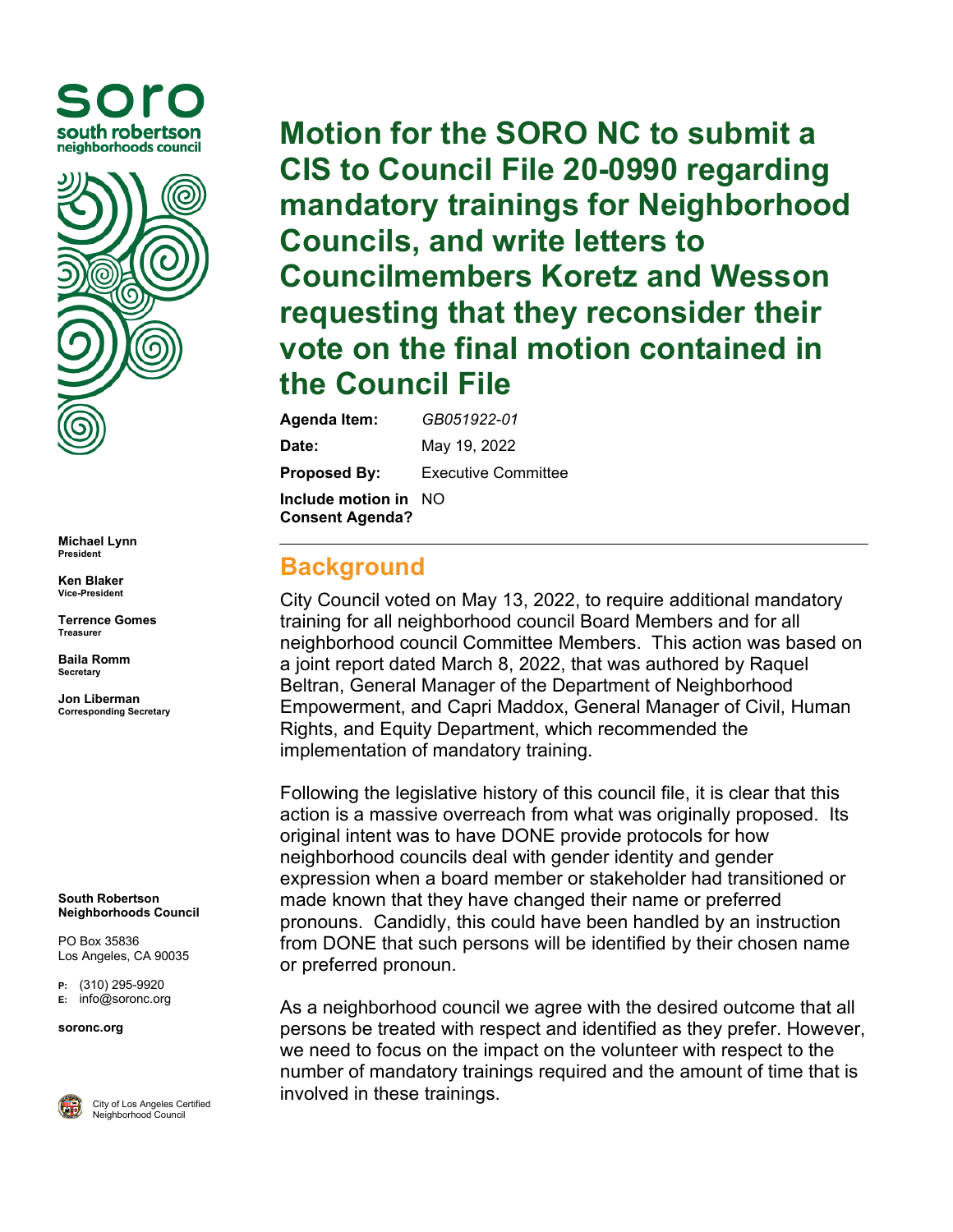



We need to look to the formation of the neighborhood council system and the reason that they exist. Approximately twenty years ago, several sections of the city felt that the city no longer represented community values and that they might be better off by their communities forming their own incorporated cities. This resulted in the City of Los Angeles taking a critical look at the problem and developing a system of neighborhood councils to provide greater communication by and between the City and the community. This was created by a change to the Los Angeles City Charter which created these neighborhood councils. Each neighborhood council was designed to cover all facets of the community with the diversity of the community and the individual character of each community being the focus.

Each neighborhood council is comprised of committees dealing with specific areas of concern to the city and to the community. These committees are comprised of volunteer community stakeholders and elected volunteer neighborhood council Board Members. Each neighborhood council has a governing board who votes on motions brought forward by the individual neighborhood council committees. All the activities of the committees are performed by VOLUNTEERS who are not compensated in any fashion for the time they devote in the service to their community and to the City of Los Angeles.

Although it is couched in terms of providing training to assist Board Members performing their tasks, it must be remembered that these Board Members and Committee members are volunteers who have outside lives, have jobs, attend school, or have other competing interests on their available time. A Board Member currently must undergo at least three sets of mandatory training prior to being able to function as a Board Member. We are overtraining volunteers with the result that many well-qualified people either do not volunteer, or prematurely leave their position, due to the time demands of these ever-increasing mandatory trainings.

## **Proposed Motion**

That the SORO NC:

a. submit a Community Impact Statement (CIS) to the city on CF 20- 0990 requesting that the city reconsider its final vote of May 13, 2022 and refer the matter back to committee with instructions that the committee come back with alternatives that respect the volunteer nature of Board and Committee membership on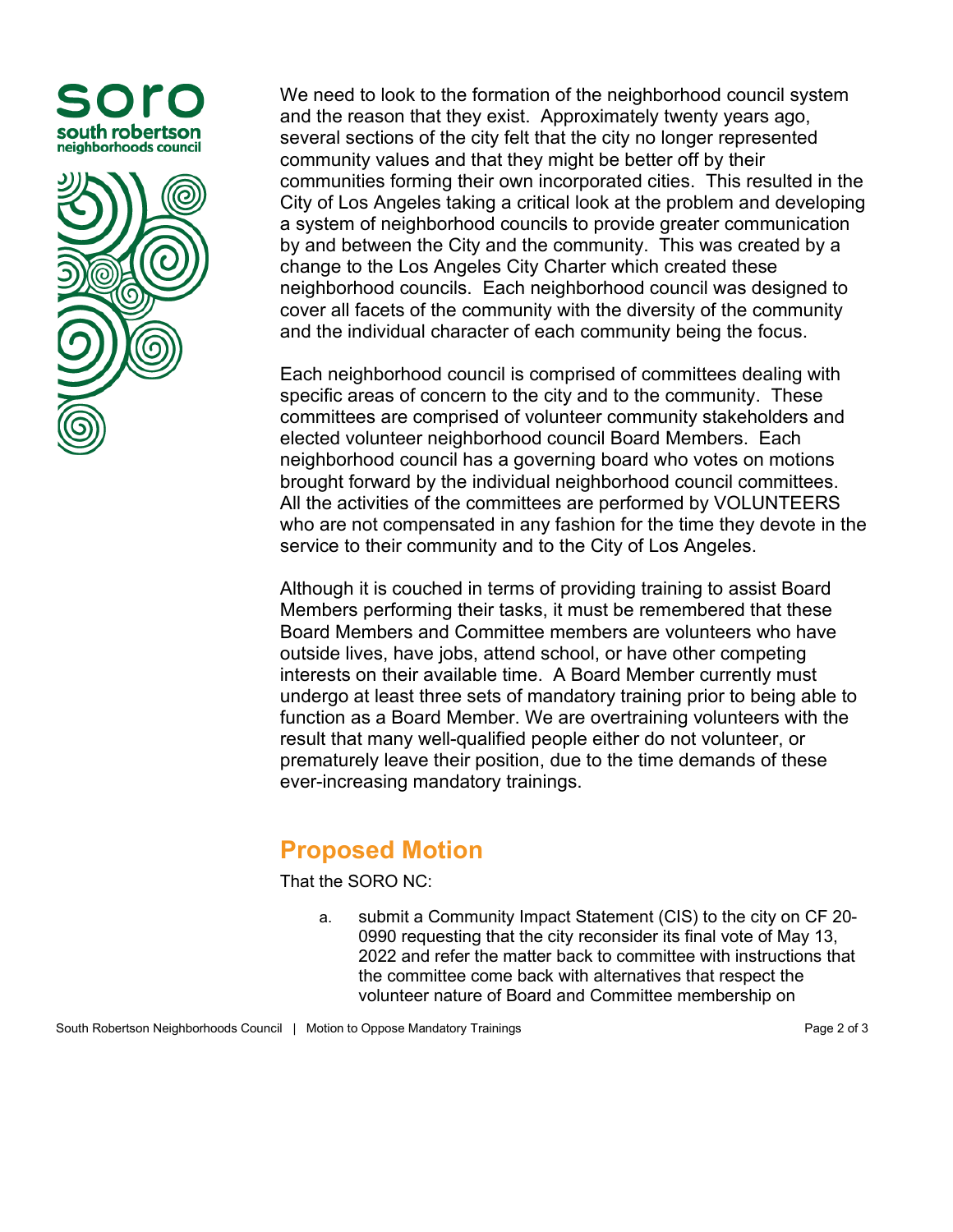



neighborhood councils by going back to the original intent of having DONE prepare a protocol as to how neighborhood councils proceed when a Board or Committee member has transitioned or made known that they have changed their name or preferred pronoun.

b. send the proposed letter to Councilmember Paul Koretz (CD#5) and Councilmember Herb Wesson, Jr. (CD#10) asking them to reconsider their vote, bringing the matter back to the City Council to be referred back to committee.

## **Considerations**

| Committee review:<br>(highly recommended)                                                                                                                                                                                                                                                                                                                                                                                                                                                        | Votes For: 5 |                                                                        | Against: 0 |  |
|--------------------------------------------------------------------------------------------------------------------------------------------------------------------------------------------------------------------------------------------------------------------------------------------------------------------------------------------------------------------------------------------------------------------------------------------------------------------------------------------------|--------------|------------------------------------------------------------------------|------------|--|
| Amount previously allocated in Committee's working budget:<br>\$ N/A<br>(applies to funding motions only)                                                                                                                                                                                                                                                                                                                                                                                        |              |                                                                        |            |  |
| Arguments for:                                                                                                                                                                                                                                                                                                                                                                                                                                                                                   |              | Arguments against:                                                     |            |  |
| The strength of the system<br>1.<br>of neighborhood councils is the<br>volunteer nature of the system.<br>Adding mandatory trainings<br>2.<br>is not needed if you review the<br>legislative history of the file.<br>Volunteers are being<br>3.<br>deterred by the time required for<br>mandatory trainings.<br>DONE is understaffed and<br>4.<br>this would increase the burden on<br>individual employees of DONE<br>without guaranteeing any preferred<br>outcomes by requiring the training. |              | 1. The General Manager of<br>DONE feels that this is a good<br>program |            |  |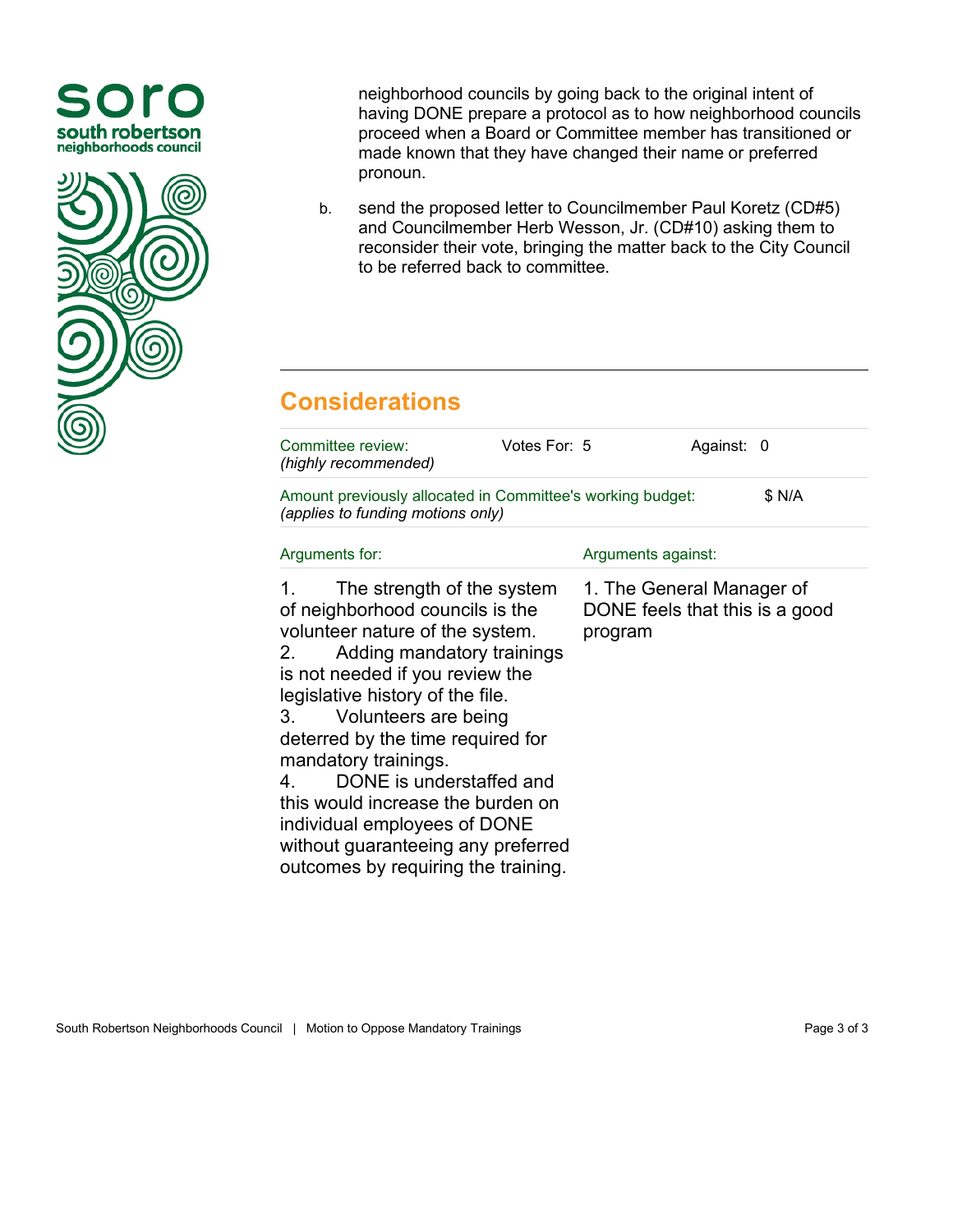



soronc.org

Honorable Paul Koretz 5<sup>th</sup> Council District City of Los Angeles 200 N. Spring Street, Suite 440 Los Angeles, CA 90012

Honorable Herb Wesson 10<sup>th</sup> Council District City of Los Angeles 200 N Spring Street, Suite 420 Los Angeles, CA 90012

May 19, 2022

Re: Council file 20-0990

Dear Councilmembers:

City Council voted on May 13, 2022, to require additional mandatory training for all neighborhood council Board Members and for all neighborhood council Committee Members. This action was based on a joint report dated March 8, 2022, that was authored by Raquel Beltran, General Manager of the Department of Neighborhood Empowerment, and Capri Maddox, General Manager of Civil, Human Rights, and Equity Department, which recommended the implementation of mandatory training.

Following the legislative history of this council file, it is clear that this action is a massive overreach from what was originally proposed. Its original intent was to have DONE provide protocols for how neighborhood councils deal with gender identity and gender expression when a board member or stakeholder had transitioned or made known that they have changed their name or preferred pronouns. Candidly, this could have been handled by an instruction from DONE that such persons will be identified by their chosen name or preferred pronoun.

As a neighborhood council we agree with the desired outcome that all persons be treated with respect and identified as they prefer. However, we need to focus on the impact on the volunteer with respect to the number of mandatory trainings required and the amount of time that is involved in these trainings.

We need to look to the formation of the neighborhood council system and the reason that they exist. Approximately twenty years ago, several sections of the city felt that the